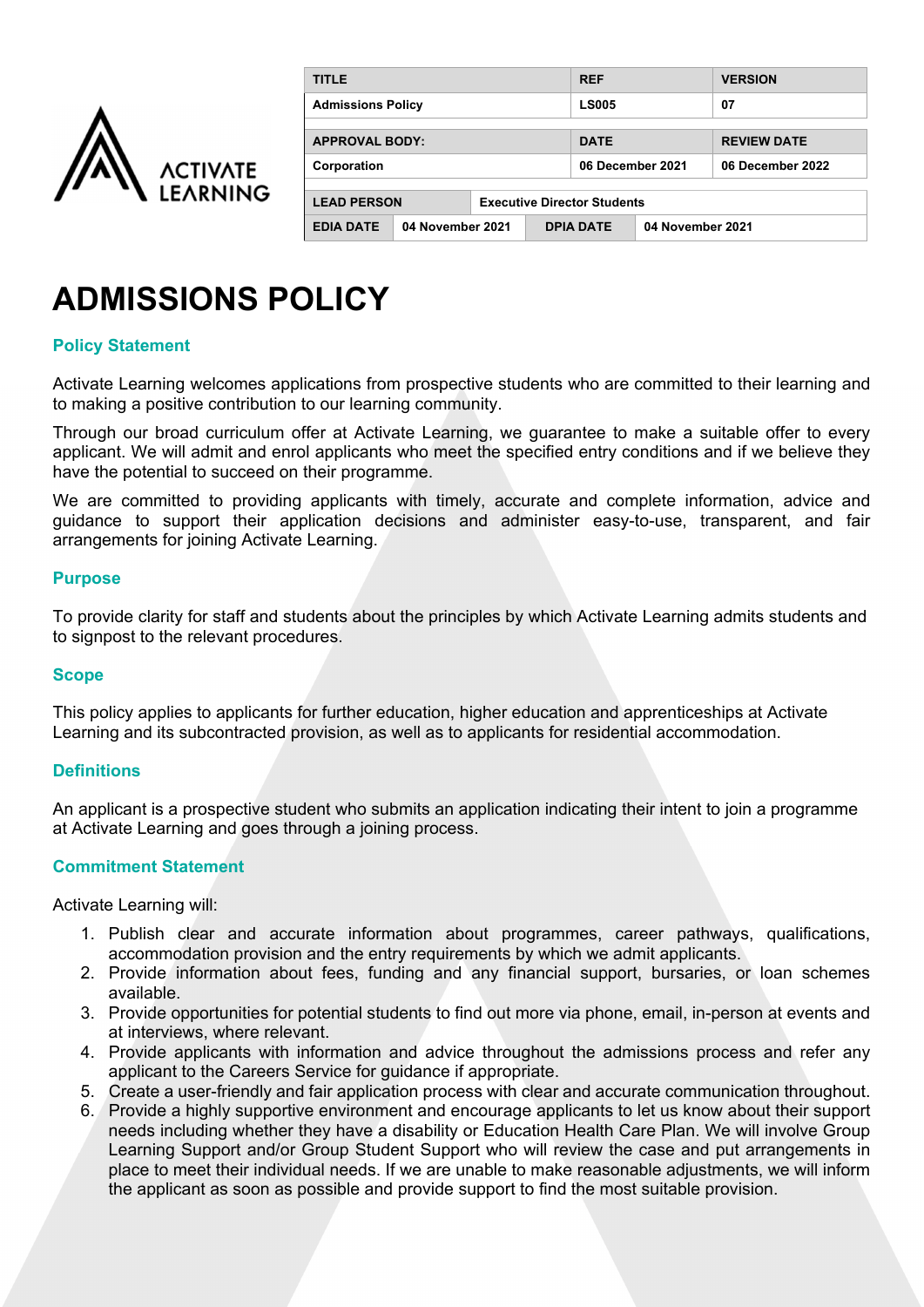- 7. Act in accordance with our Safeguarding Policy, keeping the safety of students and staff as a primary concern. We will not admit an individual if they pose too great a risk to other students' safety or to the maintenance of a constructive learning environment, acting with information from within the organisation and partner agencies.
- 8. Ask all applicants to declare any previous criminal convictions and if necessary, will carry out a risk assessment to see if the level of risk can be managed.
- 9. Comply with UK Visa and Immigration regulations and check that every student has the right to study in the UK throughout the whole period of their study. We will not admit any student without the right to study and will withdraw students whose right to study has expired or if they have provided inaccurate information. We will confirm a student's immigration status with the home office if required.
- 10. Enrol once the student has, in line with the Fees Policy either.
	- a. paid any fees due
	- b. agreed a fee payment instalment plan
	- c. provided a sponsor letter
	- d. provided details of their learning loan or tuition fee loan.
- 11. Ask every student to sign a Learning Agreement.
- 12. Offer and admit applicants to programmes on which they have a reasonable chance to succeed and progress. We will not admit an applicant to a programme which is unsuitable, and our careers team will work with them to find a more suitable option.
- 13. Carry out any necessary pre-start skills checks, including English, maths and practical skills, and in some cases assessing their fitness to study where relevant.
- 14. Recruit appropriately to a provision designed for a particular group. Programmes for students aged 14-16 and Access to HE programmes will remain age restricted. Where a more mature learner is considering an application to a programme that predominantly recruits students aged 16-18, this will be made clear to the applicant and in some cases, entry will be restricted.
- 15. Reserve the right to cancel a course in the event of insufficient student numbers to make the course viable. We will refund any fees paid in line with the Fees Policy.
- 16. Reserve the right to decline an application without prejudice. The faculty Executive Director's decision will be final.
- 17. Provide an opportunity, if an applicant is dissatisfied with the service provided or with the application decision, to make a complaint through our Complaints procedure.

# **Responsibilities**

- The faculty team is responsible for working with Marketing to ensure that information about their programmes is complete, accurate and inspires prospective students about the benefits to them of continuing learning.
- The Advice and Admissions team is responsible for administering the admissions process for further education students and they support the international team and Activate Apprenticeships with the admission of international students and apprentices. Higher education admissions are the responsibility of the Higher Education Learning Partnerships Team.
- The faculty team is responsible for confirming admissions decisions.
- Student Services are responsible for providing specialist Information, Advice and Guidance as well as discussing support needs and making arrangements to provide support on programme and during the application process, as required.
- The applicant is responsible for providing accurate information to support their application including information about support needs and their immigration status.

# **Relationship with other policies**

This Policy should be read in conjunction with the following Activate Learning Policies:

- Safeguarding and Child Protection Policy
- Student Health and Wellbeing Policy
- Equality and Diversity Policy
- Fees Policy
- $-$  Fitness to study Policy
- Complaints Policy
- HE Terms and Conditions